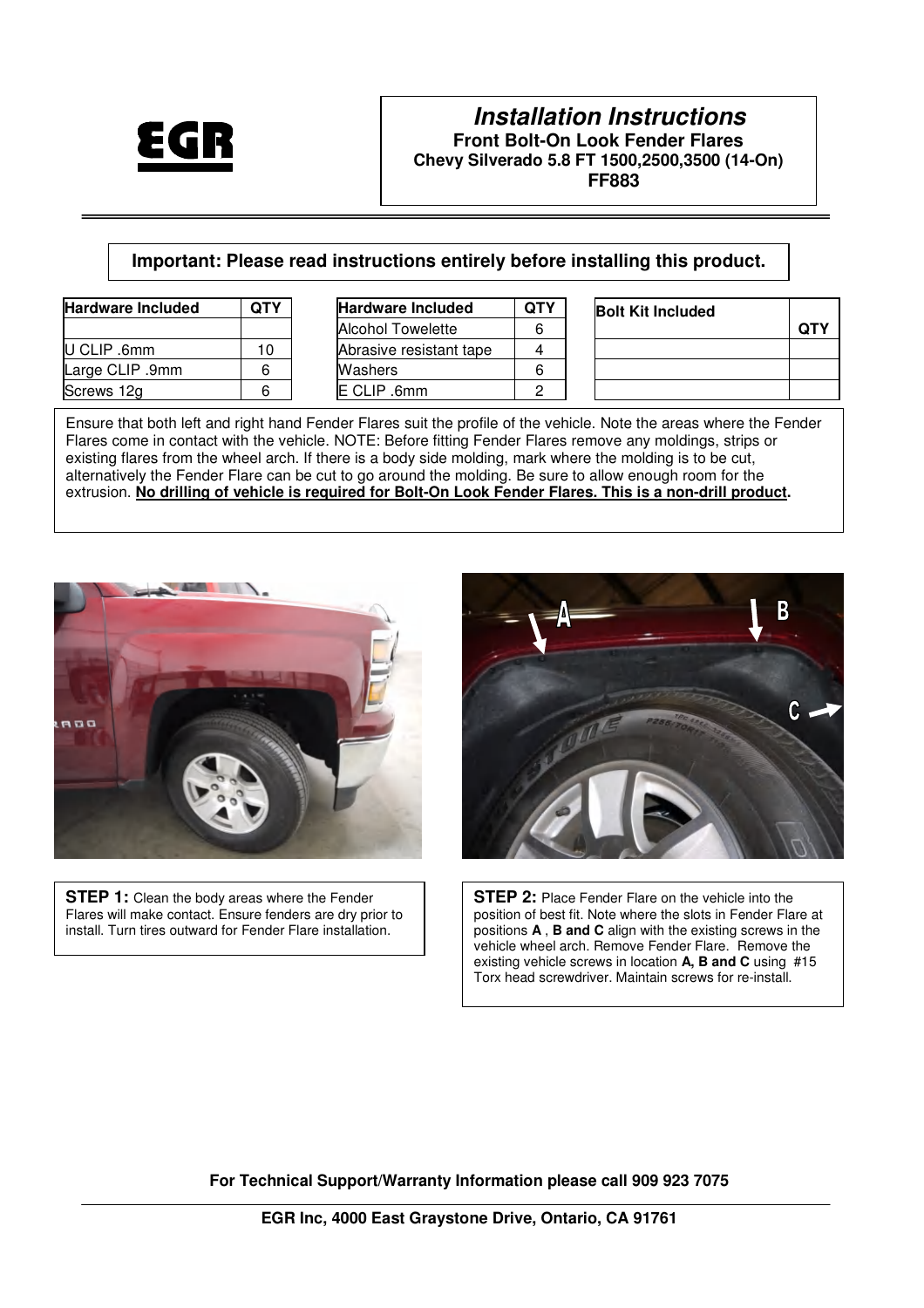



**STEP 3:** Using #15 Torx head screwdriver remove upper screw from the front factory mudguard. Maintain screws for re-install.



**STEP 4:** Apply clear tape to the inside edge of the fender wheel arch in front of positions **A, B and C (step 5)** over mastic sealant. Install the large brackets in positions **A**, **B and C (step 5)** aligning the slot in the bracket with the vacant holes from the factory screws in the vehicle wheel arch. Ensure clips are positioned over the clear tape. Re-install the factory screws in location **A, B and C** using a #15 Torx head screwdriver.



 over the holes in the front end of large clips. Ensure **STEP 5:** Place Fender Flare on the vehicle into the position of best fit so the slots in position **A** and **B** are bottom rear slot in Fender Flare is located over the vacate hole in the factory mudguard. Apply upward tension on Fender Flare to the vehicle fender when Installing the screws and washers provided into the clips in position **A** and **B** using a Philips head screwdriver.



**STEP 6:** Re-install factory screw in the mudguard using #15 Torx head screwdriver through the slot in the Fender Flare.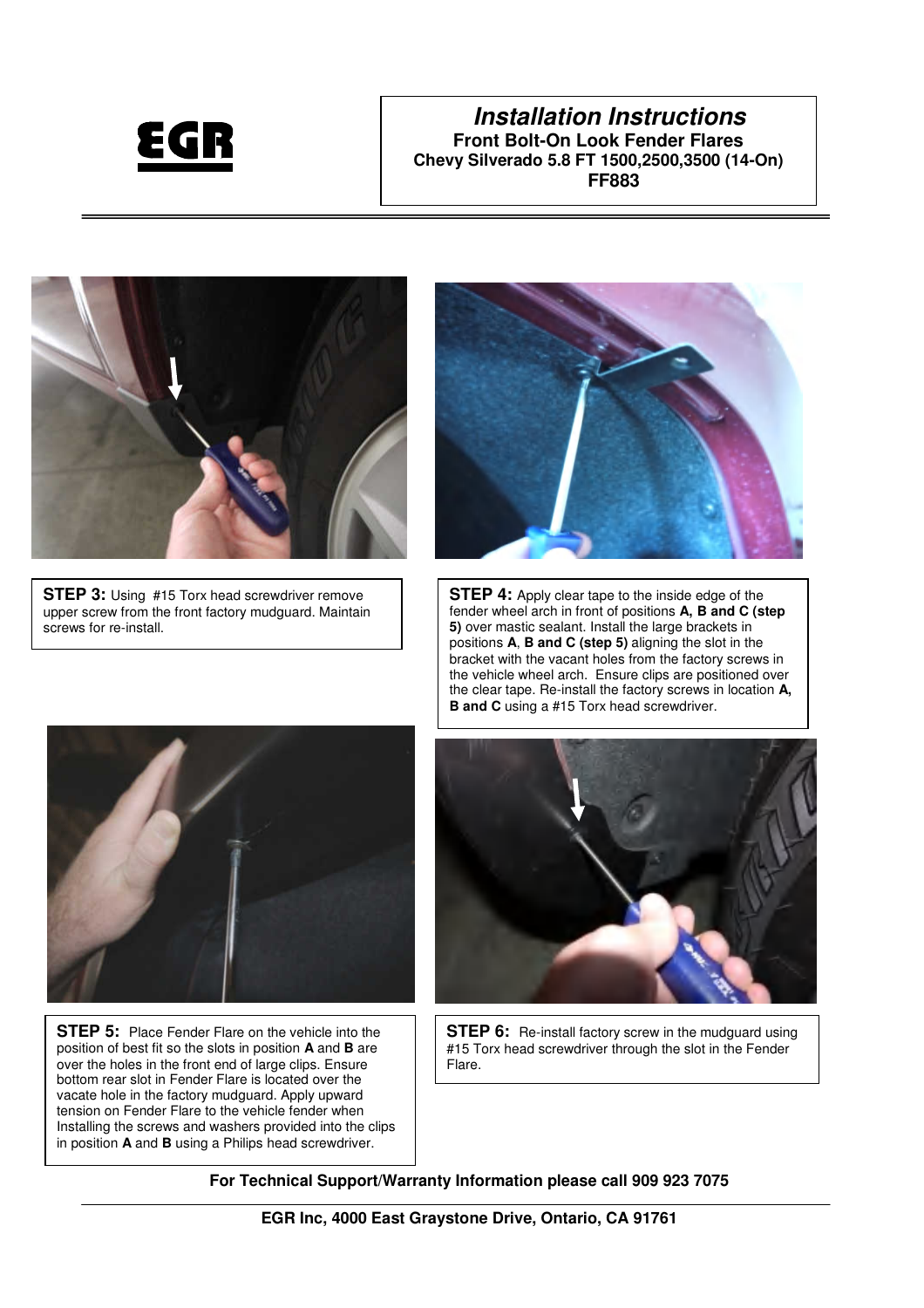

# **REAR FENDER FLARE INSTALLATION**



**STEP 7:** Clean the body areas where the Fender Flares will make contact. Ensure fenders are dry prior to install.



**STEP 8:** Using #15 Torx head screwdriver remove upper screw from the rear factory mudguard. Maintain screws for re-install.



**STEP 9:** To secure the Fender Flare to the body, apply upward tension on Fender Flare to the vehicle fender when installing the black metal clips. Slide the clips over the Fender Flare and the inner wheel arch lip in the five locations shown. Position the clip so that the barb in the clip locates in the slot of the Fender Flare.